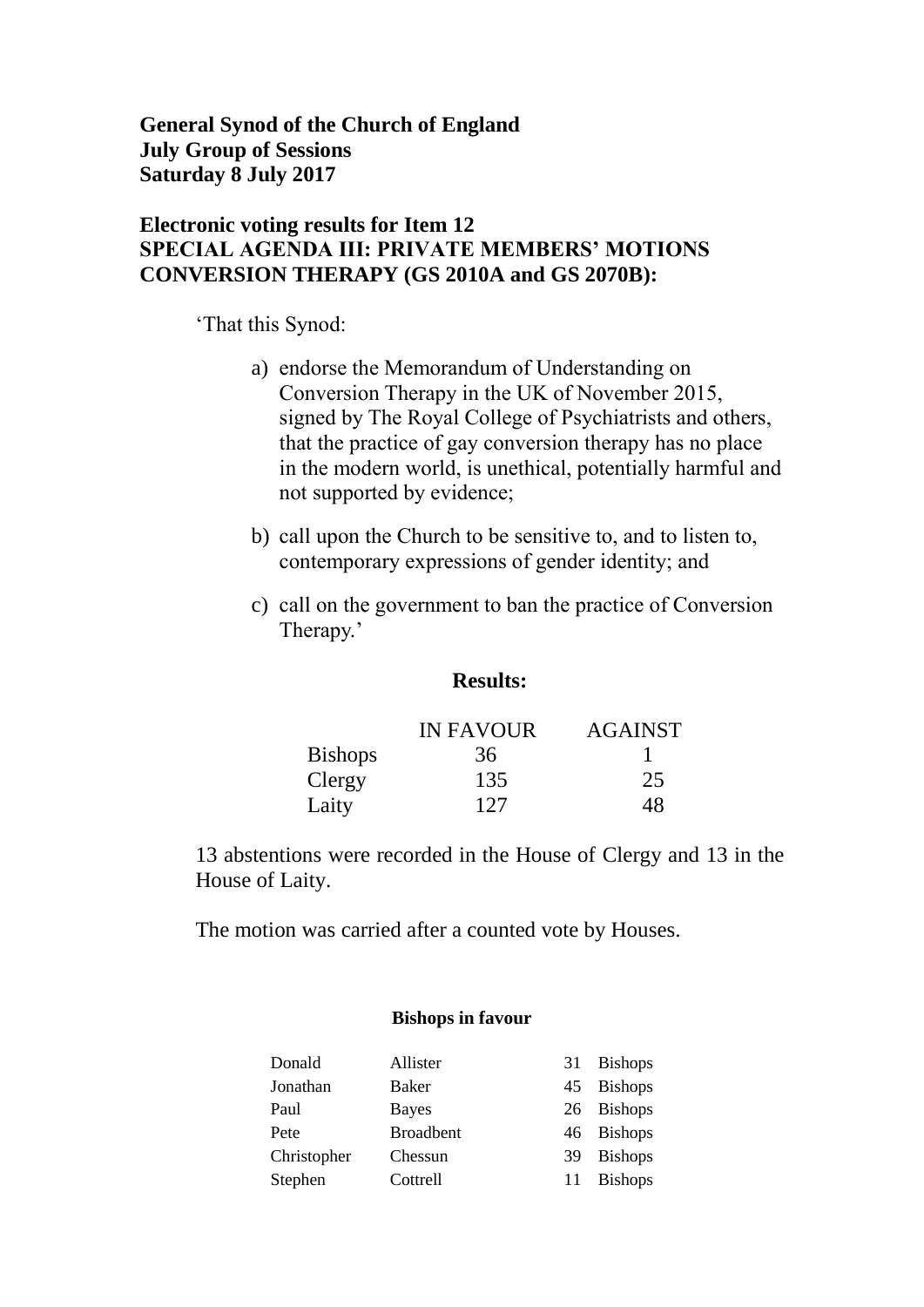| Steven      | Croft                   | 30  | <b>Bishops</b> |
|-------------|-------------------------|-----|----------------|
| Tim         | Dakin                   | 5   | <b>Bishops</b> |
| Christopher | Foster                  | 32  | <b>Bishops</b> |
| Richard     | Frith                   | 21  | <b>Bishops</b> |
| Jonathan    | Gibbs                   | 51  | <b>Bishops</b> |
| Peter       | Hancock                 | 6   | <b>Bishops</b> |
| Christine   | Hardman                 | 28  | <b>Bishops</b> |
| Julian      | Henderson               | 8   | <b>Bishops</b> |
| Robert      | Innes                   | 17  | <b>Bishops</b> |
| Michael     | Ipgrave                 | 24  | <b>Bishops</b> |
| Libby       | Lane                    | 52  | <b>Bishops</b> |
| James       | Langstaff               | 33  | <b>Bishops</b> |
| Christopher | Lowson                  | 25  | <b>Bishops</b> |
| Alistair    | Magowan                 | 48  | <b>Bishops</b> |
| Jonathan    | Meyrick                 | 49  | <b>Bishops</b> |
| James       | Newcome                 | 10  | <b>Bishops</b> |
| Alastair    | Redfern                 | 15  | <b>Bishops</b> |
| Martin      | Seeley                  | 35  | <b>Bishops</b> |
| John        | Sentamu                 | 2   | <b>Bishops</b> |
| Alan        | Smith                   | 34  | <b>Bishops</b> |
| Martyn      | Snow                    | 23  | <b>Bishops</b> |
| Nigel       | <b>Stock</b>            | 44  | <b>Bishops</b> |
| Tim         | Thornton                | 41  | <b>Bishops</b> |
| Rachel      | Treweek                 | 19  | <b>Bishops</b> |
| David       | Urquhart                | 7   | <b>Bishops</b> |
| Martin      | Warner                  | 13  | <b>Bishops</b> |
| Andrew      | Watson                  | 20  | <b>Bishops</b> |
| Glyn        | Webster                 | 53  | <b>Bishops</b> |
| Justin      | Welby                   | 1   | <b>Bishops</b> |
| Trevor      | Willmott                | 43  | <b>Bishops</b> |
|             | <b>Bishops against</b>  |     |                |
| Christopher | Cocksworth              | 14  | <b>Bishops</b> |
|             | <b>Clergy in favour</b> |     |                |
|             |                         |     |                |
| Jonathan    | Alderton-Ford           | 207 | Clergy         |
| Justine     | Allain Chapman          | 149 | Clergy         |
| James       | Allison                 | 132 | Clergy         |
| Paul        | Ayers                   | 130 | Clergy         |
| Mark        | <b>Barker</b>           | 198 | Clergy         |
| Tim         | <b>Barker</b>           | 236 | Clergy         |
| Alan        | <b>Bashforth</b>        | 229 | Clergy         |
| Wyn         | Beynon                  | 237 | Clergy         |
| Mike        | <b>Booker</b>           | 109 | Clergy         |
| Alison      | <b>Booker</b>           | 140 | Clergy         |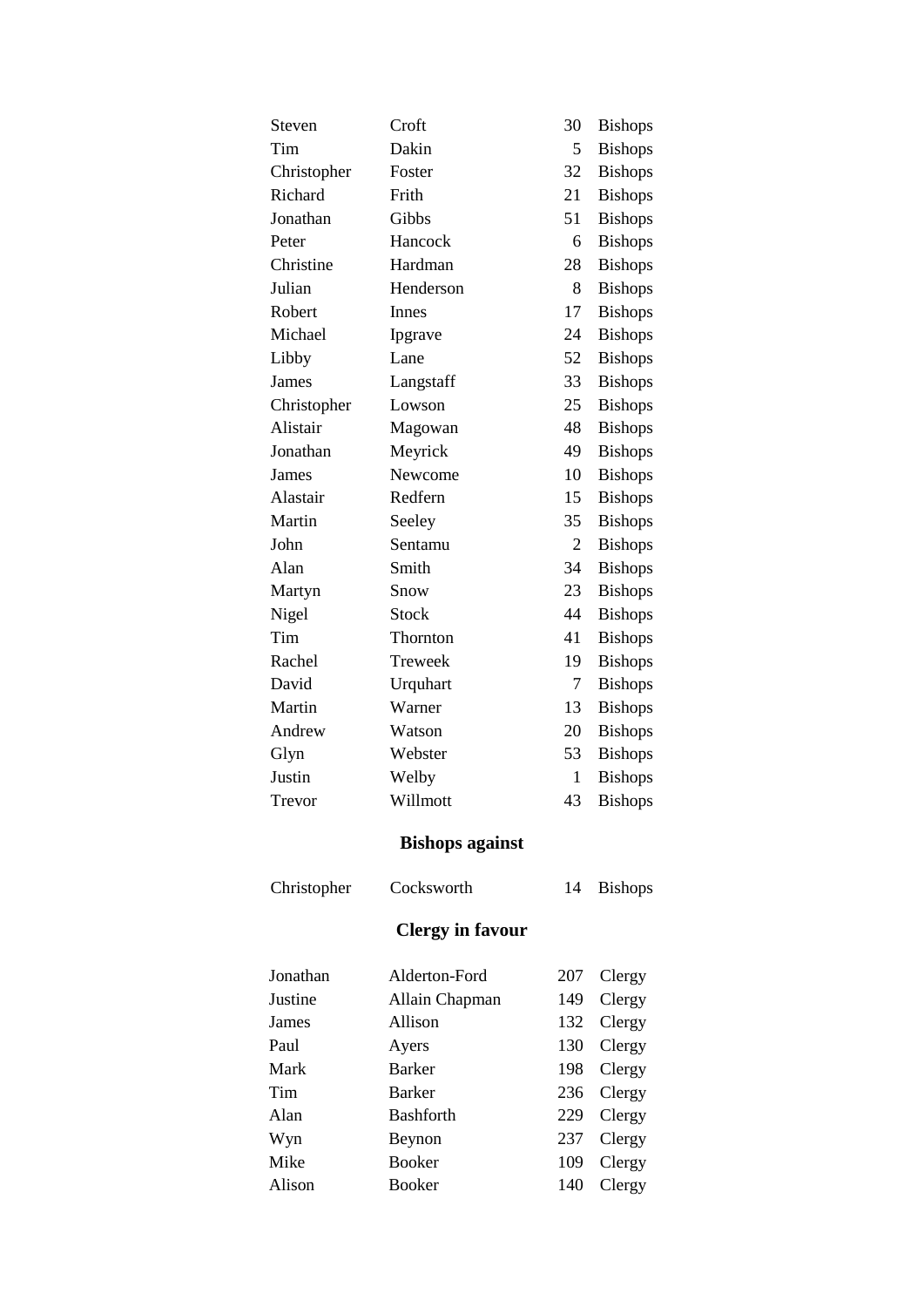| Sue            | <b>Booys</b>     | 186 | Clergy |
|----------------|------------------|-----|--------|
| Mark           | <b>Bratton</b>   | 100 | Clergy |
| Bill           | <b>Braviner</b>  | 104 | Clergy |
| David          | <b>Brooke</b>    | 105 | Clergy |
| Mark           | <b>Broomhead</b> | 101 | Clergy |
| Andrew         | <b>Brown</b>     | 218 | Clergy |
| Anne           | <b>Brown</b>     | 230 | Clergy |
| Sarah          | <b>Brush</b>     | 238 | Clergy |
| Tim            | <b>Bull</b>      | 202 | Clergy |
| Sarah          | <b>Bullock</b>   | 240 | Clergy |
| Simon          | <b>Butler</b>    | 219 | Clergy |
| Paul           | Cartwright       | 131 | Clergy |
| Jonathan       | Chaffey          | 440 | Clergy |
| Malcolm        | Chamberlain      | 215 | Clergy |
| Mark           | Chapman          | 187 | Clergy |
| Jane           | Charman          | 211 | Clergy |
| Elaine         | Chegwin Hall     | 87  | Clergy |
| Hannah         | Cleugh           | 450 | Clergy |
| Gavin          | Collins          | 195 | Clergy |
| Julie          | Conalty          | 199 | Clergy |
| Anita          | Cook             | 447 | Clergy |
| Robert         | Cotton           | 124 | Clergy |
| Alison         | Cox              | 88  | Clergy |
| Ruth           | Crossley         | 78  | Clergy |
| Laura          | Dalton           | 129 | Clergy |
| Anne           | Dawtry           | 134 | Clergy |
| Douglas        | Dettmer          | 116 | Clergy |
| Sonya          | Doragh           | 153 | Clergy |
| Andrew         | Dotchin          | 208 | Clergy |
| Philip         | Down             | 75  | Clergy |
| Jackie         | Doyle-Brett      | 241 | Clergy |
| Clare          | Edwards          | 76  | Clergy |
| Andy           | Emerton          | 160 | Clergy |
| Michael        | Everitt          | 67  | Clergy |
| Amanda         | Fairclough       | 155 | Clergy |
| Damian         | Feeney           | 143 | Clergy |
| David          | Felix            | 89  | Clergy |
| Kathryn        | Fitzsimons       | 135 | Clergy |
| Debbie         | Flach            | 113 | Clergy |
| Andrew         | Foreshew-Cain    | 161 | Clergy |
| Guli           | Francis-Dehqani  | 192 | Clergy |
| <b>Stewart</b> | Fyfe             | 79  | Clergy |
| Martin         | Gainsborough     | 71  | Clergy |
| Charlotte      | Gale             | 99  | Clergy |
| Adam           | Gaunt            | 242 | Clergy |
| Sally          | Gaze             | 179 | Clergy |
|                |                  |     |        |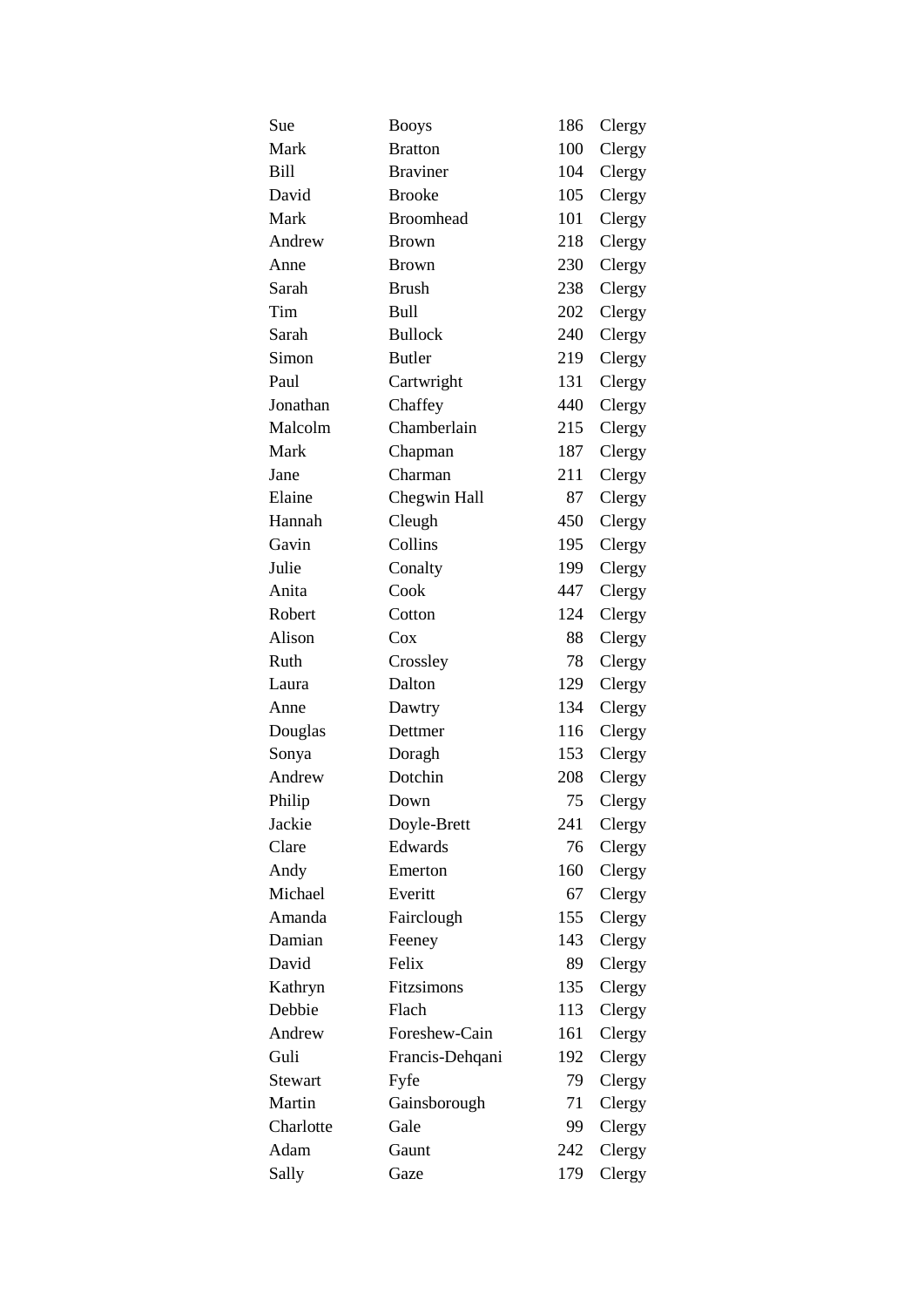| Will            | Gibbs         | 203 | Clergy |
|-----------------|---------------|-----|--------|
| Mark            | Gilbert       | 95  | Clergy |
| Michael         | Gilbertson    | 90  | Clergy |
| Giles           | Goddard       | 220 | Clergy |
| Tim             | Goode         | 221 | Clergy |
| Martin          | Gorick        | 189 | Clergy |
| Kevin           | Goss          | 204 | Clergy |
| Fleur           | Green         | 68  | Clergy |
| Nikki           | Groarke       | 239 | Clergy |
| Catherine       | Grylls        | 63  | Clergy |
| Rosie           | Harper        | 190 | Clergy |
| Patricia        | Hawkins       | 144 | Clergy |
| Simon           | Heathfield    | 64  | Clergy |
| Zoe             | Heming        | 145 | Clergy |
| Barry           | Hill          | 141 | Clergy |
| Chris           | Hodder        | 226 | Clergy |
| James           | Hollingsworth | 93  | Clergy |
| Graham          | Hollowood     | 170 | Clergy |
| Julian          | Hollywell     | 102 | Clergy |
| Paul            | Hutchinson    | 243 | Clergy |
| David           | Ison          | 54  | Clergy |
| Ian             | Jagger        | 107 | Clergy |
| Alan            | Jeans         | 212 | Clergy |
| Joyce           | Jones         | 137 | Clergy |
| Sharon          | Jones         | 171 | Clergy |
| Gavin           | <b>Kirk</b>   | 151 | Clergy |
| Peter           | Leonard       | 196 | Clergy |
| Sally           | Lodge         | 83  | Clergy |
| Stephen         | Lynas         | 60  | Clergy |
| Tuomas          | Mäkipää       | 114 | Clergy |
| Rosemarie       | Mallett       | 224 | Clergy |
| Judith          | Maltby        | 452 | Clergy |
| Maggie          | McLean        | 138 | Clergy |
| Luke            | Miller        | 162 | Clergy |
| Nick            | Moir          | 111 | Clergy |
| Alan            | Moses         | 164 | Clergy |
| Rosalyn         | Murphy        | 466 | Clergy |
| Martyn          | Neale         | 126 | Clergy |
| Chris           | Newlands      | 70  | Clergy |
| Ruth            | Newton        | 136 | Clergy |
| Anna            | Norman-Walker | 119 | Clergy |
| Lusa            | Nsenga-Ngoy   | 201 | Clergy |
| Andrew          | Nunn          | 55  | Clergy |
| <b>Bertrand</b> | Olivier       | 165 | Clergy |
| Neil            | Patterson     | 128 | Clergy |
| John            | Perumbalath   | 85  | Clergy |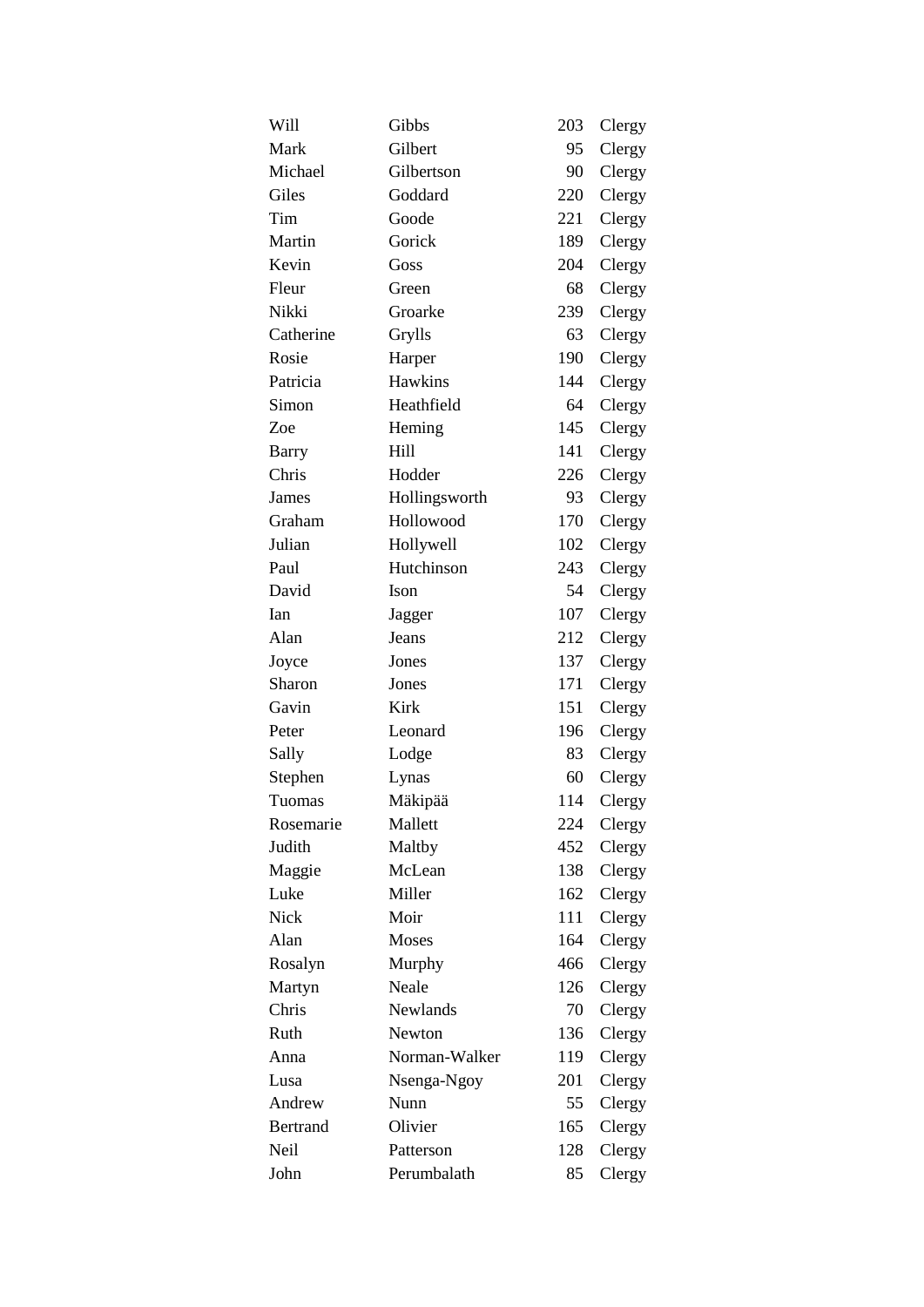| David        | Picken           | 228 | Clergy |
|--------------|------------------|-----|--------|
| Catherine    | Pickford         | 176 | Clergy |
| Mark         | Pilgrim          | 73  | Clergy |
| James        | Pitkin           | 233 | Clergy |
| Caroline     | Ralph            | 61  | Clergy |
| Charles      | Read             | 181 | Clergy |
| Patrick      | Richmond         | 180 | Clergy |
| Eleanor      | Robertshaw       | 217 | Clergy |
| Sue          | Rose             | 62  | Clergy |
| Peter        | Rouch            | 234 | Clergy |
| Sarah        | Schofield        | 147 | Clergy |
| Jackie       | Searle           | 122 | Clergy |
| Thomas       | Seville          | 446 | Clergy |
| John         | Sinclair         | 177 | Clergy |
| Pete         | Spiers           | 156 | Clergy |
| Jane         | Steen            | 225 | Clergy |
| Tim          | Stratford        | 142 | Clergy |
| Simon        | Talbott          | 112 | Clergy |
| Simon        | Taylor           | 103 | Clergy |
| Miranda      | Threlfall-Holmes | 108 | Clergy |
| Jenny        | Tomlinson        | 86  | Clergy |
| Cherry       | Vann             | 175 | Clergy |
| Gary         | Waddington       | 139 | Clergy |
| Frances      | Ward             | 56  | Clergy |
| Ian          | Wheatley         | 442 | Clergy |
| Priscilla    | White            | 65  | Clergy |
| Bob          | White            | 197 | Clergy |
| <b>Brian</b> | Williams         | 148 | Clergy |
| Rowan        | Williams         | 244 | Clergy |
| Dagmar       | Winter           | 178 | Clergy |
| Steven       | Wood             | 205 | Clergy |
| Thomas       | Woodhouse        | 214 | Clergy |
| Andrew       | Yates            | 231 | Clergy |
|              |                  |     |        |

# **Clergy against**

| David     | Banting           | 80  | Clergy |
|-----------|-------------------|-----|--------|
| Paul      | Benfield          | 66  | Clergy |
| Jonathan  | <b>Beswick</b>    | 185 | Clergy |
| Catherine | Blair             | 125 | Clergy |
| Peter     | <b>Breckwoldt</b> | 210 | Clergy |
| Charlie   | Cleverly          | 188 | Clergy |
| Andrew    | Cornes            | 94  | Clergy |
| Sean      | Doherty           | 159 | Clergy |
| James     | Dudley-Smith      | 59  | Clergy |
| John      | Dunnett           | 81  | Clergy |
|           |                   |     |        |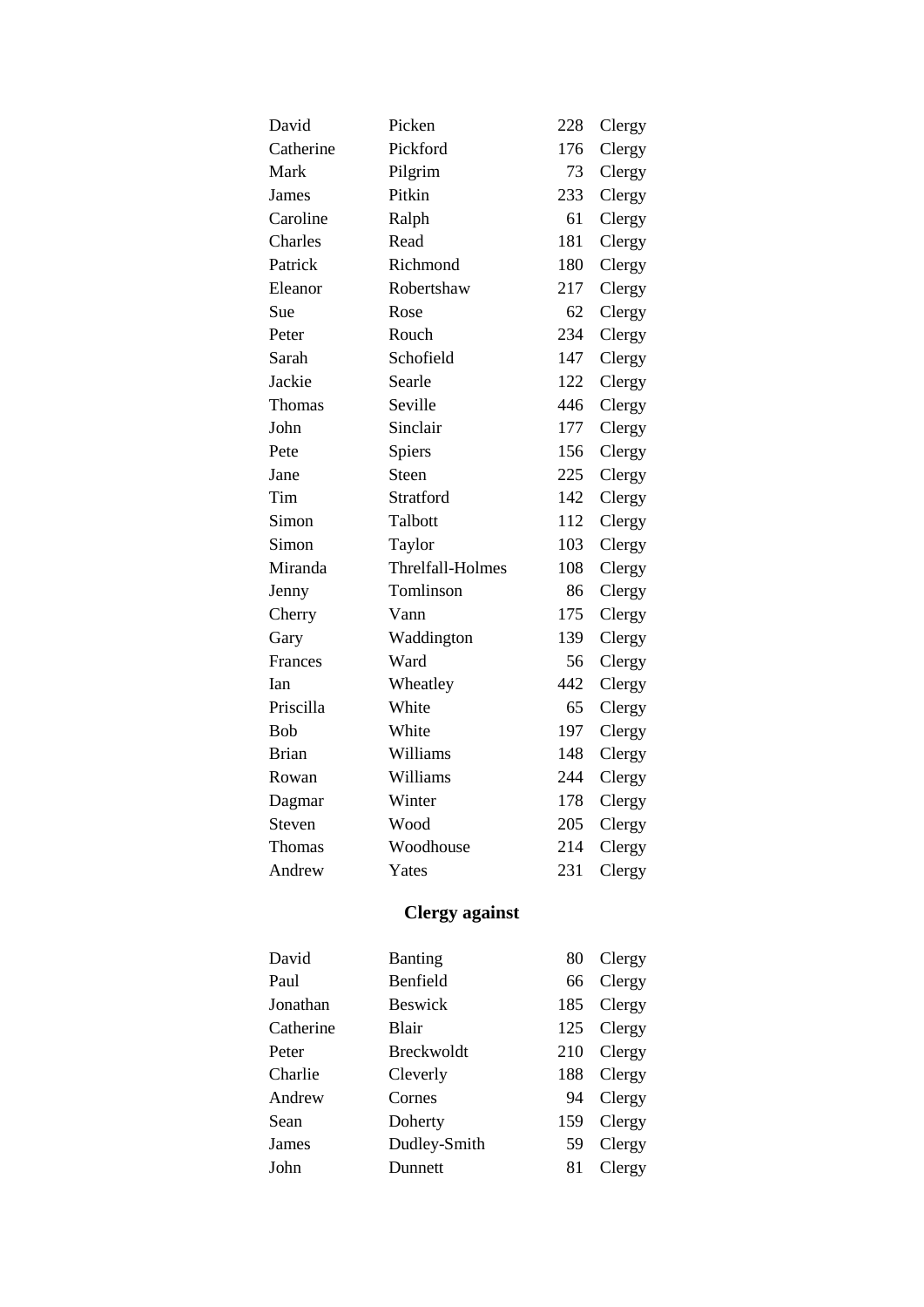| Hamilton    | 118 | Clergy |
|-------------|-----|--------|
| Jenkins     | 223 | Clergy |
| Kay         | 206 | Clergy |
| MacLeay     | 200 | Clergy |
| McGanity    | 154 | Clergy |
| McHaffie    | 69  | Clergy |
| Micklefield | 232 | Clergy |
| Morris      | 163 | Clergy |
| Munro       | 92  | Clergy |
| Paul        | 227 | Clergy |
| Sargent     | 235 | Clergy |
| Skrine      | 167 | Clergy |
| Taylor      | 152 | Clergy |
| Tebbutt     | 213 | Clergy |
| Williams    | 115 | Clergy |
|             |     |        |

## **Clergy recorded abstentions**

| Atherstone     | 184 | Clergy |
|----------------|-----|--------|
| Battye         | 169 | Clergy |
| <b>Bryer</b>   | 123 | Clergy |
| <b>Buttery</b> | 106 | Clergy |
| De Berry       | 74  | Clergy |
| Ineson         | 451 | Clergy |
| Langham        | 72  | Clergy |
| Roach          | 166 | Clergy |
| Robinson       | 209 | Clergy |
| Stoker         | 182 | Clergy |
| Swyer          | 96  | Clergy |
| Trott          | 194 | Clergy |
| Wharton        | 157 | Clergy |
|                |     |        |

### **Laity in favour**

| Peter  | Adams    | 392 | Laity |
|--------|----------|-----|-------|
| Isabel | Adcock   | 269 | Laity |
| Sue    | Adeney   | 431 | Laity |
| Linda  | Ali      | 434 | Laity |
| Kat    | Alldread | 295 | Laity |
| Penny  | Allen    | 335 | Laity |
| Tony   | Allwood  | 397 | Laity |
| Chris  | Angus    | 265 | Laity |
| John   | Appleby  | 367 | Laity |
| Shayne | Ardron   | 333 | Laity |
| David  | Ashton   | 323 | Laity |
| Robin  | Back     | 370 | Laity |
| Nigel  | Bacon    | 341 | Laity |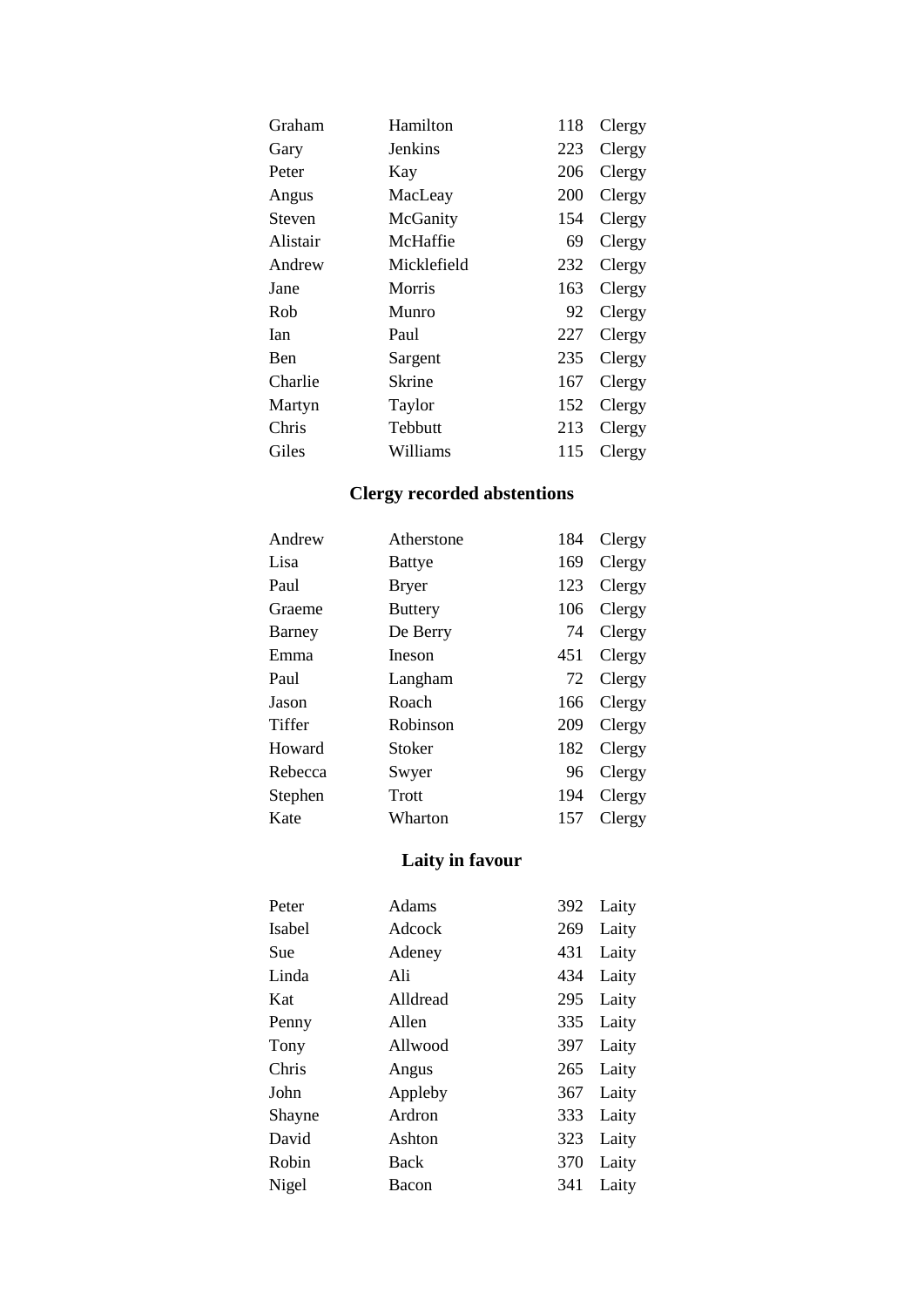| Emily      | <b>Bagg</b>      | 384 | Laity |
|------------|------------------|-----|-------|
| Tony       | <b>Baldry</b>    | 373 | Laity |
| Christina  | Baron            | 245 | Laity |
| Simon      | <b>Baynes</b>    | 394 | Laity |
| Joan       | <b>Beck</b>      | 417 | Laity |
| Heather    | <b>Black</b>     | 435 | Laity |
| Phillip    | <b>Blinkhorn</b> | 361 | Laity |
| Malcolm    | <b>Brecht</b>    | 443 | Laity |
| Susan      | <b>Breen</b>     | 351 | Laity |
| Rosalind   | <b>Brewer</b>    | 436 | Laity |
| Lucinda    | <b>Brewster</b>  | 276 | Laity |
| Andrew     | <b>Brydon</b>    | 352 | Laity |
| Tracey     | <b>Byrne</b>     | 418 | Laity |
| Fenella    | Cannings-Jurd    | 401 | Laity |
| Keith      | Cawdron          | 345 | Laity |
| Mary       | Chapman          | 463 | Laity |
| Michael    | Clarke           | 462 | Laity |
| Wendy      | Coombey          | 320 | Laity |
| David      | Coulston         | 306 | Laity |
| Alison     | Coulter          | 425 | Laity |
| Jonathan   | Cryer            | 334 | Laity |
| Lucy       | Docherty         | 385 | Laity |
| Julie      | Dziegiel         | 377 | Laity |
| <b>Bob</b> | Edwards          | 272 | Laity |
| Martin     | Elcock           | 321 | Laity |
| Mark       | Emerton          | 386 | Laity |
| Alison     | Fisher           | 324 | Laity |
| Timothy    | Fleming          | 396 | Laity |
| Anne       | Foreman          | 308 | Laity |
| Ben        | Franks           | 250 | Laity |
| John       | Freeman          | 278 | Laity |
| Philip     | French           | 388 | Laity |
| Matthew    | Frost            | 465 | Laity |
| David      | Froude           | 259 | Laity |
| Karen      | Galloway         | 398 | Laity |
| Kashmir    | Garton           | 432 | Laity |
| Philip     | Geldard          | 362 | Laity |
| Vivienne   | Goddard          | 254 | Laity |
| Lucy       | Gorman           | 437 | Laity |
| Angus      | Goudie           | 298 | Laity |
| Carolyn    | Graham           | 317 | Laity |
| Jay        | Greene           | 427 | Laity |
| Hannah     | Grivell          | 297 | Laity |
| Valerie    | Hallard          | 266 | Laity |
| Malcolm    | Halliday         | 325 | Laity |
| Robert     | Hammond          | 273 | Laity |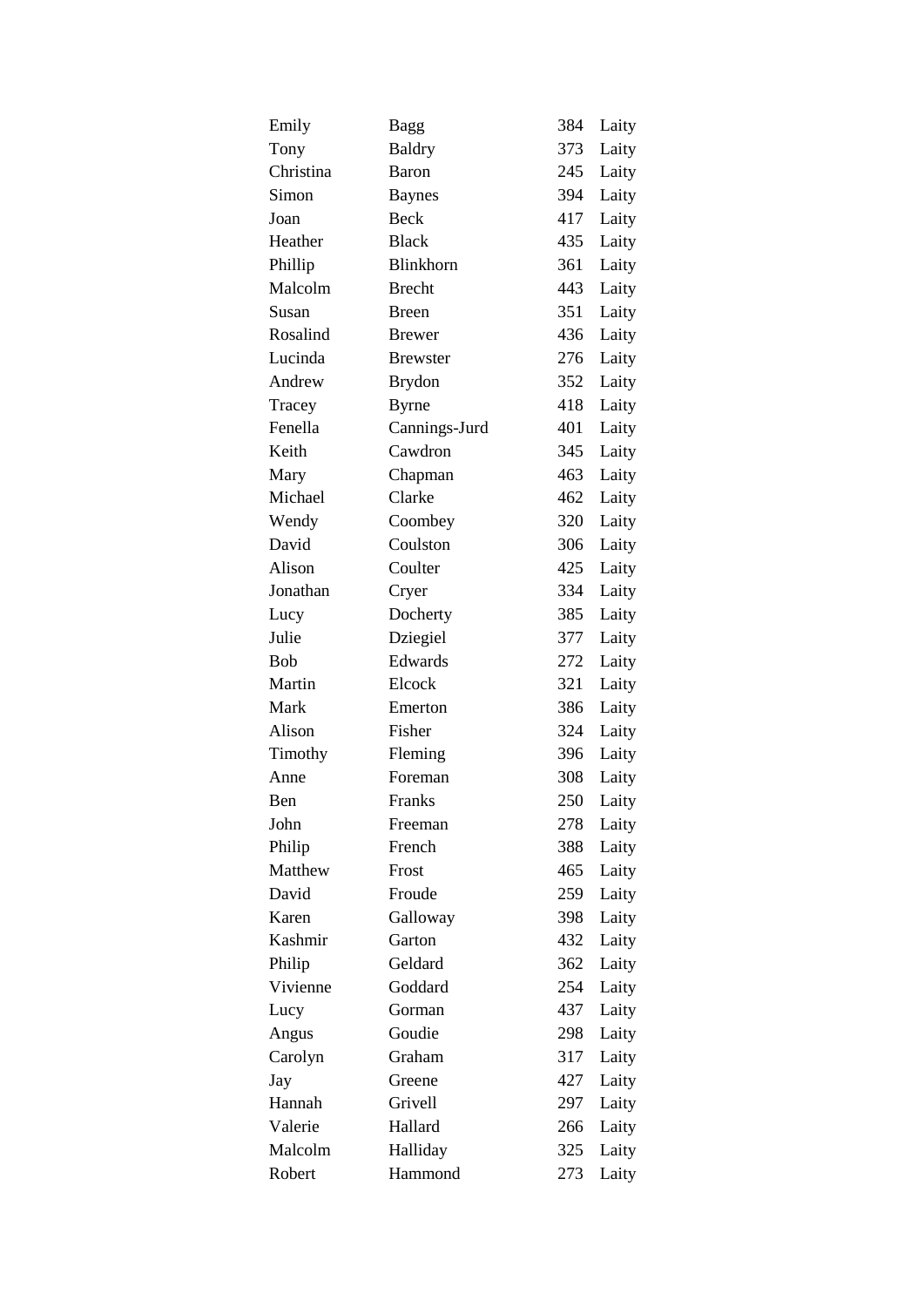| Nick          | Harding       | 419 | Laity |
|---------------|---------------|-----|-------|
| Jamie         | Harrison      | 299 | Laity |
| Catherine     | Harvey        | 449 | Laity |
| Michael       | Heppleston    | 363 | Laity |
| Joyce         | Hill          | 326 | Laity |
| Tim           | Hind          | 247 | Laity |
| Geoffrey      | Hine          | 267 | Laity |
| Liz           | Holdsworth    | 382 | Laity |
| Jenny         | Humphreys     | 248 | Laity |
| Jane          | Hunter        | 444 | Laity |
| Rachel        | Jepson        | 251 | Laity |
| Helen         | Jones         | 300 | Laity |
| David         | Kemp          | 262 | Laity |
| Diane         | Kutar         | 285 | Laity |
| Mike          | Lawes         | 389 | Laity |
| Addy          | Lazz-Onyenobi | 364 | Laity |
| Keith         | Leslie        | 404 | Laity |
| Robin         | Lunn          | 433 | Laity |
| Zahida        | Mallard       | 329 | Laity |
| Richard       | Mantle        | 330 | Laity |
| Anne          | Martin        | 319 | Laity |
| David         | Martlew       | 346 | Laity |
| John          | Mason         | 281 | Laity |
| Debrah        | McIsaac       | 405 | Laity |
| Josile        | Munro         | 356 | Laity |
| Carrie        | <b>Myers</b>  | 415 | Laity |
| Tina          | Nay           | 288 | Laity |
| Paul          | Neville       | 331 | Laity |
| Gavin         | Oldham        | 378 | Laity |
| Jayne         | Ozanne        | 379 | Laity |
| Graham        | Parr          | 289 | Laity |
| Elizabeth     | Paver         | 407 | Laity |
| Janet         | Perrett       | 303 | Laity |
| Christopher   | Pye           | 347 | Laity |
| <b>Thomas</b> | Quin          | 448 | Laity |
| Judith        | Rigby         | 263 | Laity |
| David         | Robilliard    | 430 | Laity |
| Muriel        | Robinson      | 343 | Laity |
| Rebecca       | Salter        | 468 | Laity |
| Angela        | Scott         | 390 | Laity |
| Bill          | Seddon        | 395 | Laity |
| Martin        | Sewell        | 391 | Laity |
| Mark          | Sheard        | 464 | Laity |
| Margaret      | Sheather      | 315 | Laity |
| Jack          | Shelley       | 311 | Laity |
| Geoffrey      | Shuttleworth  | 252 | Laity |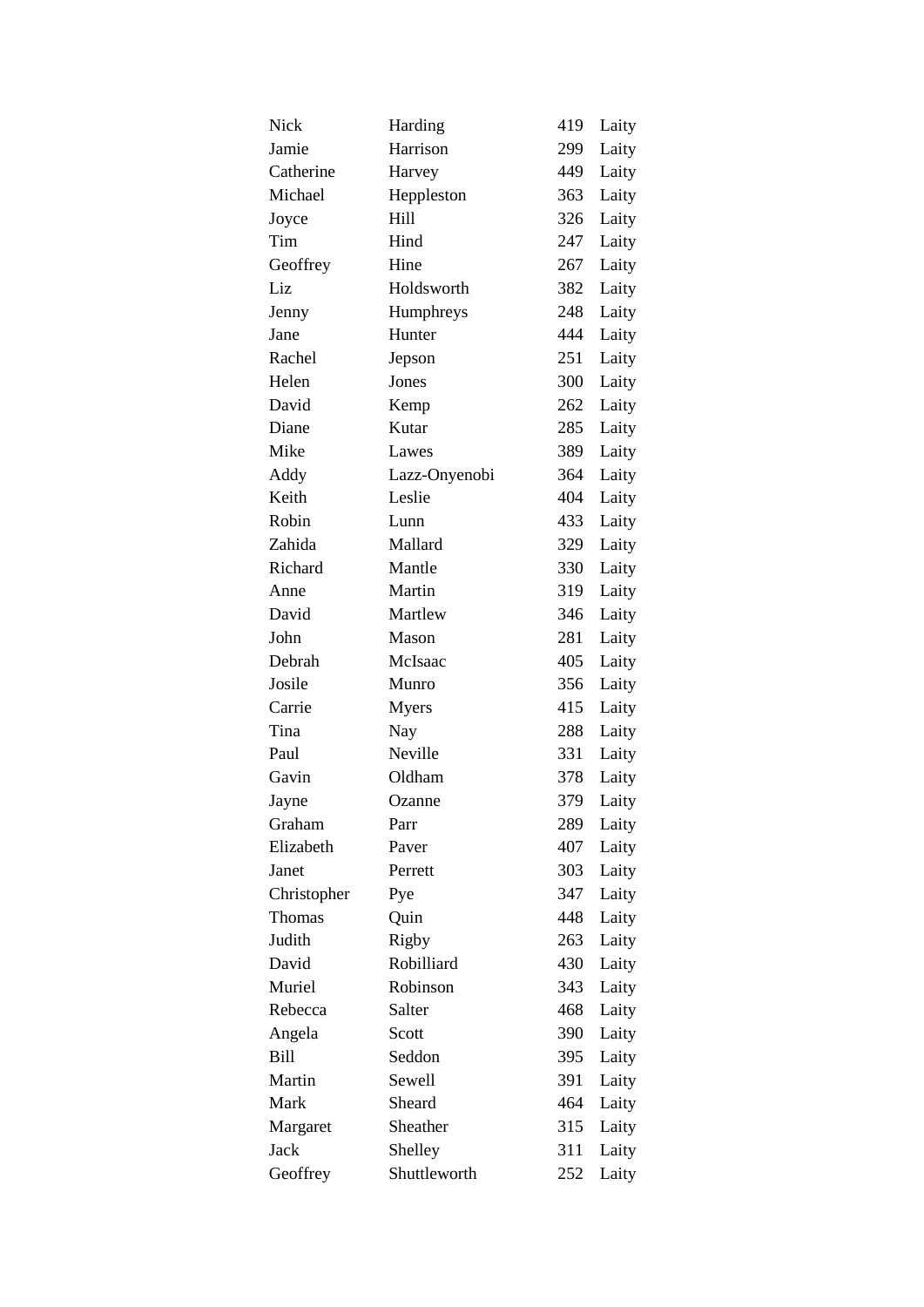| Sue        | Slater          | 344 | Laity |
|------------|-----------------|-----|-------|
| Colin      | Slater          | 420 | Laity |
| Helen      | Smith           | 301 | Laity |
| Jonathan   | Spencer         | 460 | Laity |
| Michael    | Stallybrass     | 439 | Laity |
| Jacqueline | <b>Stamper</b>  | 257 | Laity |
| Sheri      | <b>Sturgess</b> | 422 | Laity |
| Margaret   | Swinson         | 348 | Laity |
| Michelle   | Tackie          | 275 | Laity |
| Michael    | Todd            | 423 | Laity |
| Kathryn    | Tucker          | 249 | Laity |
| Debra      | Walker          | 349 | Laity |
| Rosemary   | Walters         | 264 | Laity |
| Meg        | Warner          | 359 | Laity |
| Yvonne     | Warren          | 293 | Laity |
| Richard    | Wellings-Thomas | 360 | Laity |
| Andrew     | Williams        | 294 | Laity |
| John       | Wilson          | 340 | Laity |
| Kathryn    | Winrow          | 380 | Laity |
| Gemma      | Winterton       | 445 | Laity |
| Carol      | Wolstenholme    | 369 | Laity |
| Ian        | Yemm            | 261 | Laity |

## **Laity against**

| Corinne  | Aldis            | 312 | Laity |
|----------|------------------|-----|-------|
| Lorna    | Ashworth         | 284 | Laity |
| Nigel    | Aston            | 381 | Laity |
| William  | Belcher          | 313 | Laity |
| Rachel   | Bell             | 296 | Laity |
| Andrew   | Bell             | 374 | Laity |
| Stephen  | Boyall           | 253 | Laity |
| Paul     | Boyd-Lee         | 400 | Laity |
| Peter    | <b>Bruinvels</b> | 316 | Laity |
| Debbie   | <b>Buggs</b>     | 353 | Laity |
| James    | Cary             | 246 | Laity |
| Graham   | Caskie           | 375 | Laity |
| Simon    | Clift            | 424 | Laity |
| Ann      | Colton           | 270 | Laity |
| Millie   | Cork             | 328 | Laity |
| Prudence | Dailey           | 376 | Laity |
| Gill     | De Berry         | 403 | Laity |
| Ian      | Dobbie           | 387 | Laity |
| Sarah    | Finch            | 354 | Laity |
| Emma     | Forward          | 309 | Laity |
| Chris    | Fry              | 426 | Laity |